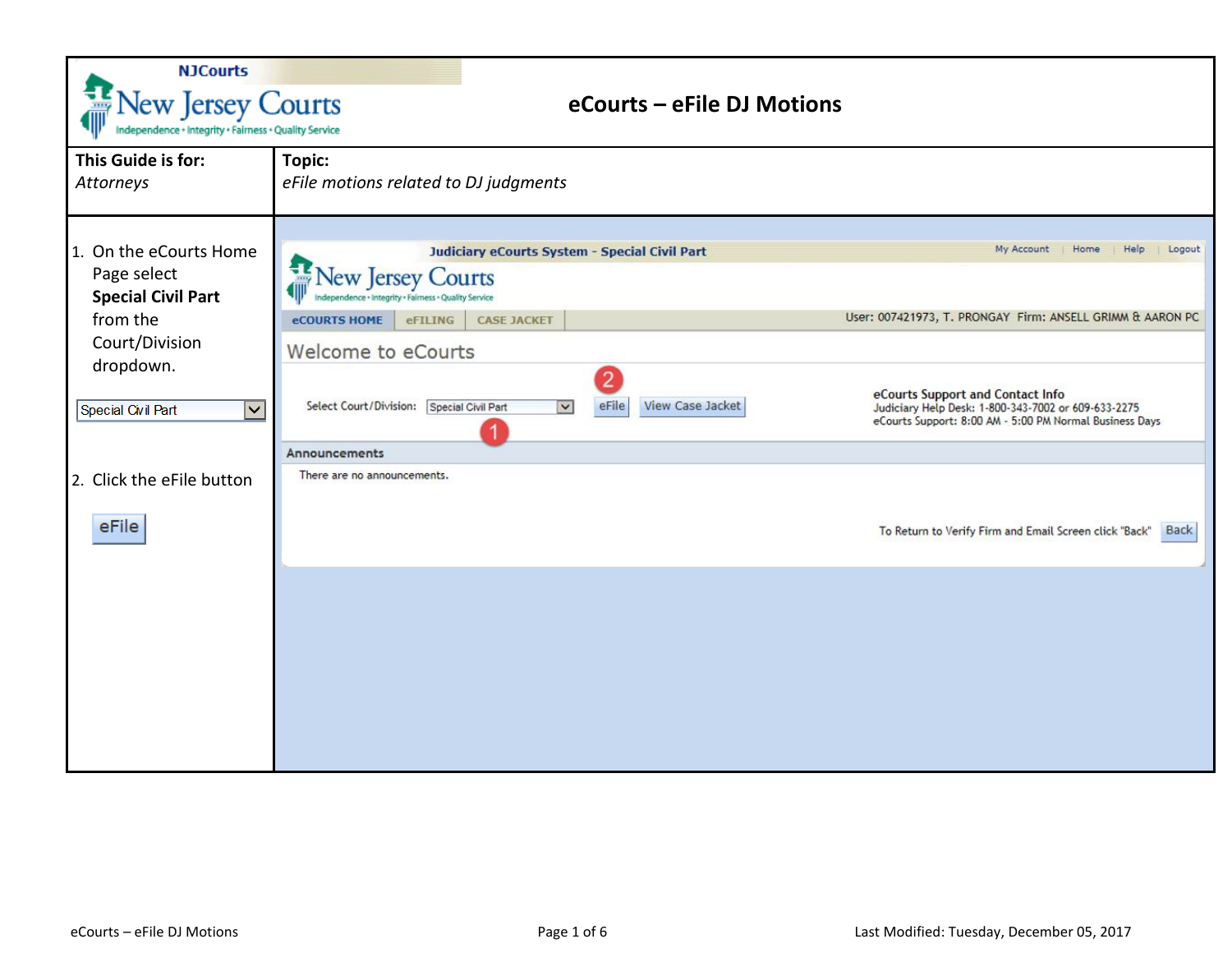|                                                             |                                                                                                                                                                                            | Judiciary eCourts System - Special Civil Part |                                                                            |                                                     | My Account<br>Home<br>Help<br>Logout                      |
|-------------------------------------------------------------|--------------------------------------------------------------------------------------------------------------------------------------------------------------------------------------------|-----------------------------------------------|----------------------------------------------------------------------------|-----------------------------------------------------|-----------------------------------------------------------|
| 3. Enter the docket<br>number to which you<br>wish to file. | New Jersey Courts<br>Independence · Integrity · Fairness · Quality Service<br><b>CASE JACKET</b><br><b>eCOURTS HOME</b><br>eFILING                                                         |                                               |                                                                            |                                                     | User: 007421973, T. PRONGAY Firm: ANSELL GRIMM & AARON PC |
| 4. Click the Search<br>button<br>Search                     | Enter a New Case/Search an Existing Case<br>Enter the docket number to file against an existing case: OCEAN<br><b>OR</b><br>Enter a new case: New Case<br>OR<br>Continue a Pending Filing: | Ex. Atlantic                                  | 3<br>4152<br>$DC$ $\vee$<br>$\checkmark$<br>Ex. 15<br>Ex. DC<br>Ex. 000001 | 16 Submit filing to other cases?: 0 Yes @ No Search | 4                                                         |
|                                                             | <b>Pending Filings</b>                                                                                                                                                                     |                                               |                                                                            |                                                     |                                                           |
|                                                             | <b>Pending Title</b>                                                                                                                                                                       | Attorney                                      | Law Firm Case ID                                                           | Created                                             | <b>Last Modified</b>                                      |
|                                                             |                                                                                                                                                                                            |                                               |                                                                            |                                                     |                                                           |
|                                                             |                                                                                                                                                                                            |                                               |                                                                            |                                                     |                                                           |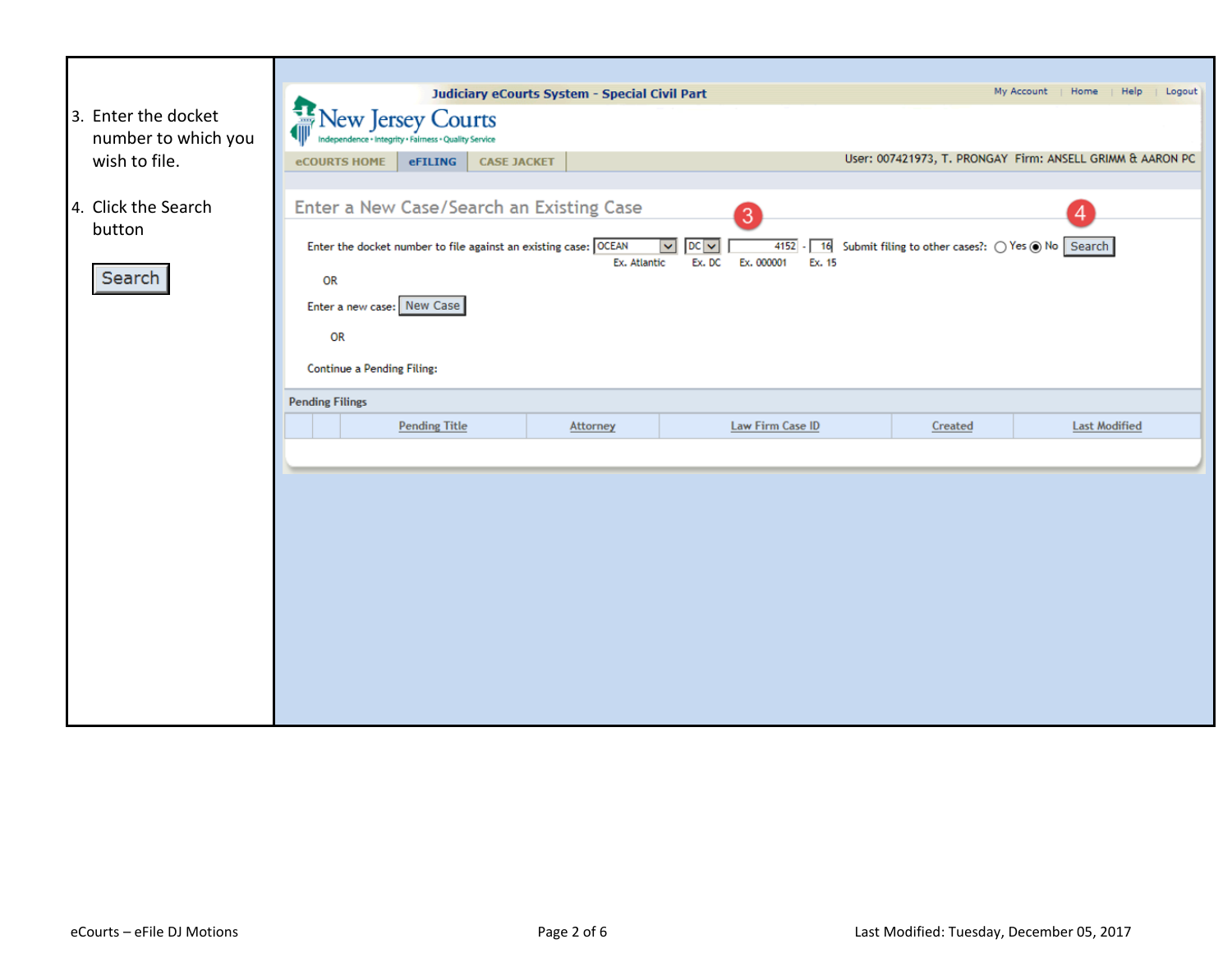| 5. Select DJ Motion<br><b>Related/Other from</b><br>the Filing Type<br>dropdown                                       | Judiciary eCourts System - Special Civil Part<br>瓠<br><b>Vew Jersey Courts</b><br>ity . Fairness . Quality Service<br>eFILING<br><b>CASE JACKET</b><br><b>eCOURTS HOME</b> |                                                         | My Account<br>User: 007421973, T. PRONGAY Firm: ANSELL GRIMM & AARON PC            | Home<br>Help<br>Logout                  |
|-----------------------------------------------------------------------------------------------------------------------|----------------------------------------------------------------------------------------------------------------------------------------------------------------------------|---------------------------------------------------------|------------------------------------------------------------------------------------|-----------------------------------------|
| 6. Select the specific kind<br>of DJ motion that you<br>are filing from the<br><b>Filing Description</b><br>dropdown. | <b>Select Document Type</b><br><b>Back</b><br>Case Details   Case Number: OCN-DC-004152-16                                                                                 |                                                         |                                                                                    | <b>View Case Jacket</b>                 |
| 7. Click the Continue<br>button                                                                                       | Case Caption: CAVALRY SPV I LLC VS FREGEOLLE RONALD<br>Court Type: Special Civil Part<br>Case Type: CONTRACT DISPUTE<br>Case Track:                                        | Venue: OCEAN<br><b>Case Status: DEFAULTED</b><br>Judge: | Case Initiation Date: 05/16/2016<br>Demand Amount: \$2,308.62<br>Jury Demand: NONE |                                         |
| Continue                                                                                                              | <b>Select Filing Type:</b><br>*Select Filing Type: DJ MOTION RELATED/OTHER V<br>$\boxed{5}$                                                                                | *Select Filing Description: MOTION TO PAY - DJ<br>6     |                                                                                    | $\checkmark$<br>Continue<br><b>Back</b> |
|                                                                                                                       |                                                                                                                                                                            |                                                         |                                                                                    |                                         |
|                                                                                                                       |                                                                                                                                                                            |                                                         |                                                                                    |                                         |
|                                                                                                                       |                                                                                                                                                                            |                                                         |                                                                                    |                                         |
|                                                                                                                       |                                                                                                                                                                            |                                                         |                                                                                    |                                         |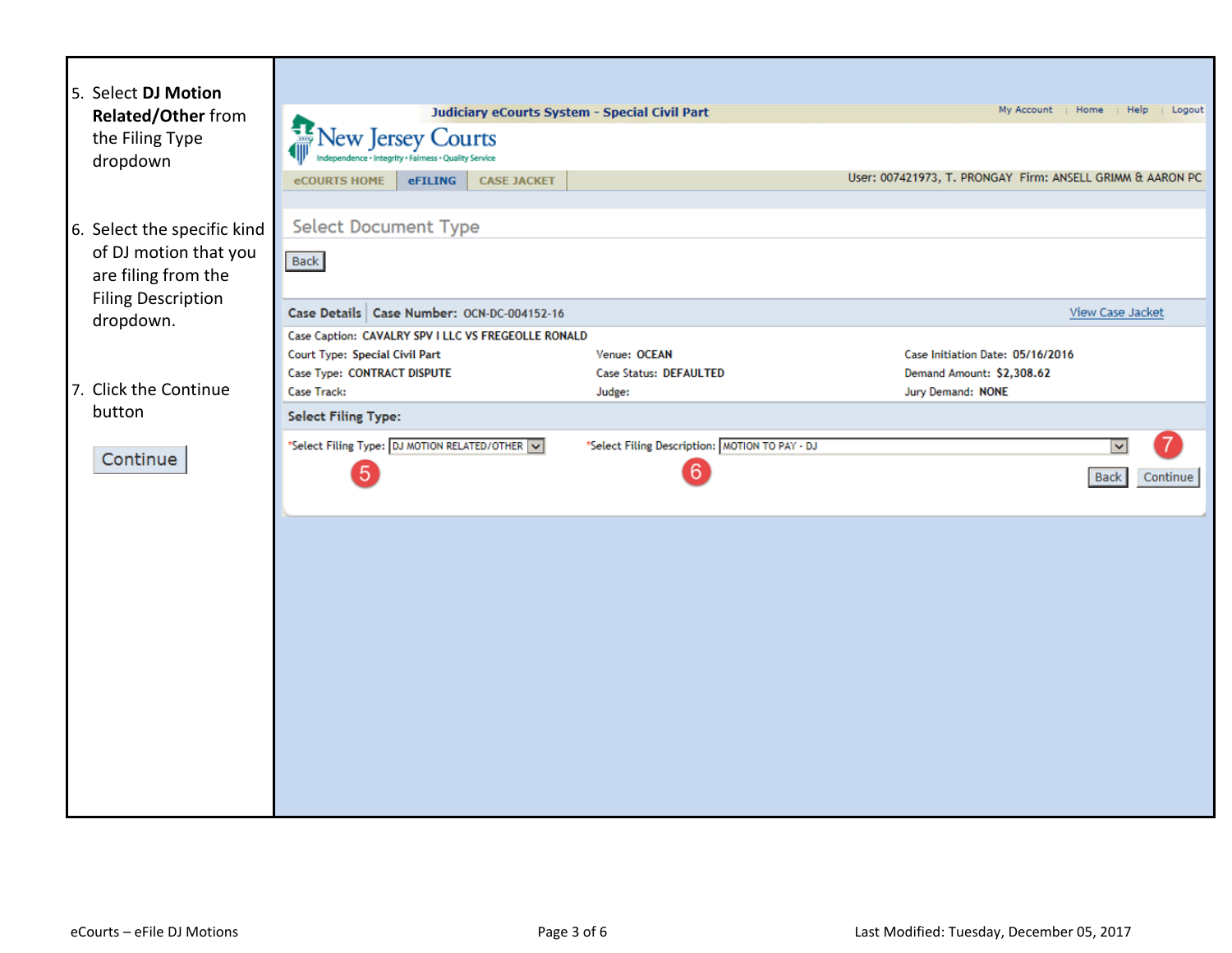| 8. Select the Judgment.                  |                                                   |                                              |                                                                           | Judiciary eCourts System - Special Civil Part |                                                           | My Account<br>Home               | Help<br>Logout          |
|------------------------------------------|---------------------------------------------------|----------------------------------------------|---------------------------------------------------------------------------|-----------------------------------------------|-----------------------------------------------------------|----------------------------------|-------------------------|
| There may be more<br>than one from which | 靊                                                 |                                              | New Jersey Courts<br>ndependence + Integrity + Fairness + Quality Service |                                               |                                                           |                                  |                         |
| to choose.                               | <b>eCOURTS HOME</b>                               |                                              | <b>CASE JACKET</b><br><b>eFILING</b>                                      |                                               | User: 007421973, T. PRONGAY Firm: ANSELL GRIMM & AARON PC |                                  |                         |
|                                          |                                                   |                                              | Select Venue Judgment (VJ)                                                |                                               |                                                           |                                  |                         |
| 9. Click the Continue                    | <b>Back</b>                                       |                                              |                                                                           |                                               |                                                           |                                  |                         |
| button                                   |                                                   | Case Details   Case Number: OCN-DC-004152-16 |                                                                           |                                               |                                                           |                                  | <b>View Case Jacket</b> |
|                                          |                                                   |                                              | Case Caption: CAVALRY SPV I LLC VS FREGEOLLE RONALD                       |                                               |                                                           |                                  |                         |
| Continue                                 | Court Type: Special Civil Part                    |                                              |                                                                           | Venue: OCEAN                                  |                                                           | Case Initiation Date: 05/16/2016 |                         |
|                                          | Case Type: CONTRACT DISPUTE                       |                                              |                                                                           | <b>Case Status: DEFAULTED</b>                 | Demand Amount: \$2,308.62                                 |                                  |                         |
|                                          | <b>Case Track:</b><br>Jury Demand: NONE<br>Judge: |                                              |                                                                           |                                               |                                                           |                                  |                         |
|                                          | <b>Select Judgment</b>                            |                                              |                                                                           |                                               |                                                           |                                  |                         |
|                                          | <b>Select One</b>                                 | Venue                                        |                                                                           | <b>Judgment Number</b>                        | <b>Judgment Date</b>                                      | <b>Judgment Amount Due</b>       | <b>Judgment Status</b>  |
|                                          | ✔                                                 | <b>OCEAN</b>                                 | VJ-5886-16                                                                |                                               | 09/14/2016                                                | 2468.79                          | <b>OPEN</b>             |
|                                          | 8                                                 |                                              |                                                                           |                                               |                                                           | <b>Back</b>                      | Continue<br>9           |
|                                          |                                                   |                                              |                                                                           |                                               |                                                           |                                  |                         |
|                                          |                                                   |                                              |                                                                           |                                               |                                                           |                                  |                         |
|                                          |                                                   |                                              |                                                                           |                                               |                                                           |                                  |                         |
|                                          |                                                   |                                              |                                                                           |                                               |                                                           |                                  |                         |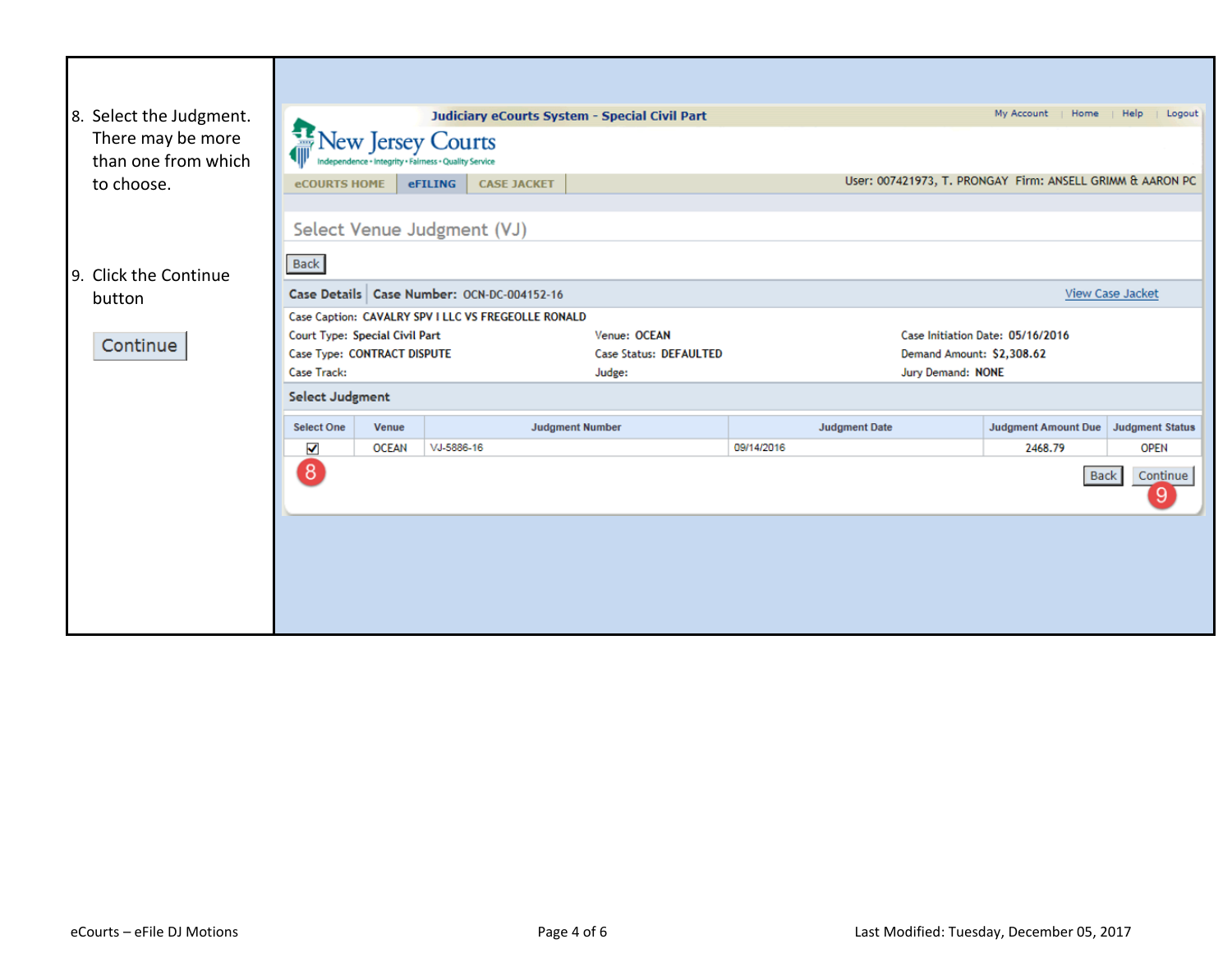|                        | Judiciary eCourts System - Special Civil Part |                                |                                                      |                               | My Account<br>Home<br>Help<br>Logout |                                                           |
|------------------------|-----------------------------------------------|--------------------------------|------------------------------------------------------|-------------------------------|--------------------------------------|-----------------------------------------------------------|
|                        |                                               |                                | <b>New Jersey Courts</b>                             |                               |                                      |                                                           |
| 10. Select the Movant  |                                               |                                | ndependence · Integrity · Fairness · Quality Service |                               |                                      |                                                           |
| and Adversary          | <b>eCOURTS HOME</b>                           |                                | <b>CASE JACKET</b><br>eFILING                        |                               |                                      | User: 007421973, T. PRONGAY Firm: ANSELL GRIMM & AARON PC |
|                        |                                               |                                |                                                      |                               |                                      |                                                           |
|                        |                                               |                                | Select Movant(s)/Adversary(s)                        |                               |                                      |                                                           |
|                        | Back                                          |                                |                                                      |                               |                                      |                                                           |
| 11. Click the Continue |                                               |                                | Case Details   Case Number: OCN-DC-004152-16         |                               |                                      | <b>View Case Jacket</b>                                   |
| button                 |                                               |                                | Case Caption: CAVALRY SPV I LLC VS FREGEOLLE RONALD  |                               |                                      |                                                           |
|                        |                                               | Court Type: Special Civil Part |                                                      | Venue: OCEAN                  | Case Initiation Date: 05/16/2016     |                                                           |
| Continue               |                                               | Case Type: CONTRACT DISPUTE    |                                                      | <b>Case Status: DEFAULTED</b> | Demand Amount: \$2,308.62            |                                                           |
|                        | Case Track:                                   |                                |                                                      | Judge:                        | Jury Demand: NONE                    |                                                           |
|                        |                                               | Select Movant(s)/Adversary(s)  |                                                      |                               |                                      |                                                           |
|                        | <b>Movant</b>                                 | Adversary                      | Party Type                                           |                               | Name                                 | Modify/Delete                                             |
|                        | ✔                                             | □                              | Creditor                                             | <b>CAVALRY SPV I LLC</b>      |                                      |                                                           |
|                        | $\Box$                                        | ✔                              | Debtor                                               | FREGEOLLE, RONALD I           |                                      | <b>AKA</b><br>Modify                                      |
|                        | 10                                            |                                |                                                      | <b>Back</b><br>Continue       |                                      |                                                           |
|                        |                                               |                                |                                                      |                               |                                      |                                                           |
|                        |                                               |                                |                                                      |                               |                                      |                                                           |
|                        |                                               |                                |                                                      |                               |                                      |                                                           |
|                        |                                               |                                |                                                      |                               |                                      |                                                           |
|                        |                                               |                                |                                                      |                               |                                      |                                                           |
|                        |                                               |                                |                                                      |                               |                                      |                                                           |
|                        |                                               |                                |                                                      |                               |                                      |                                                           |